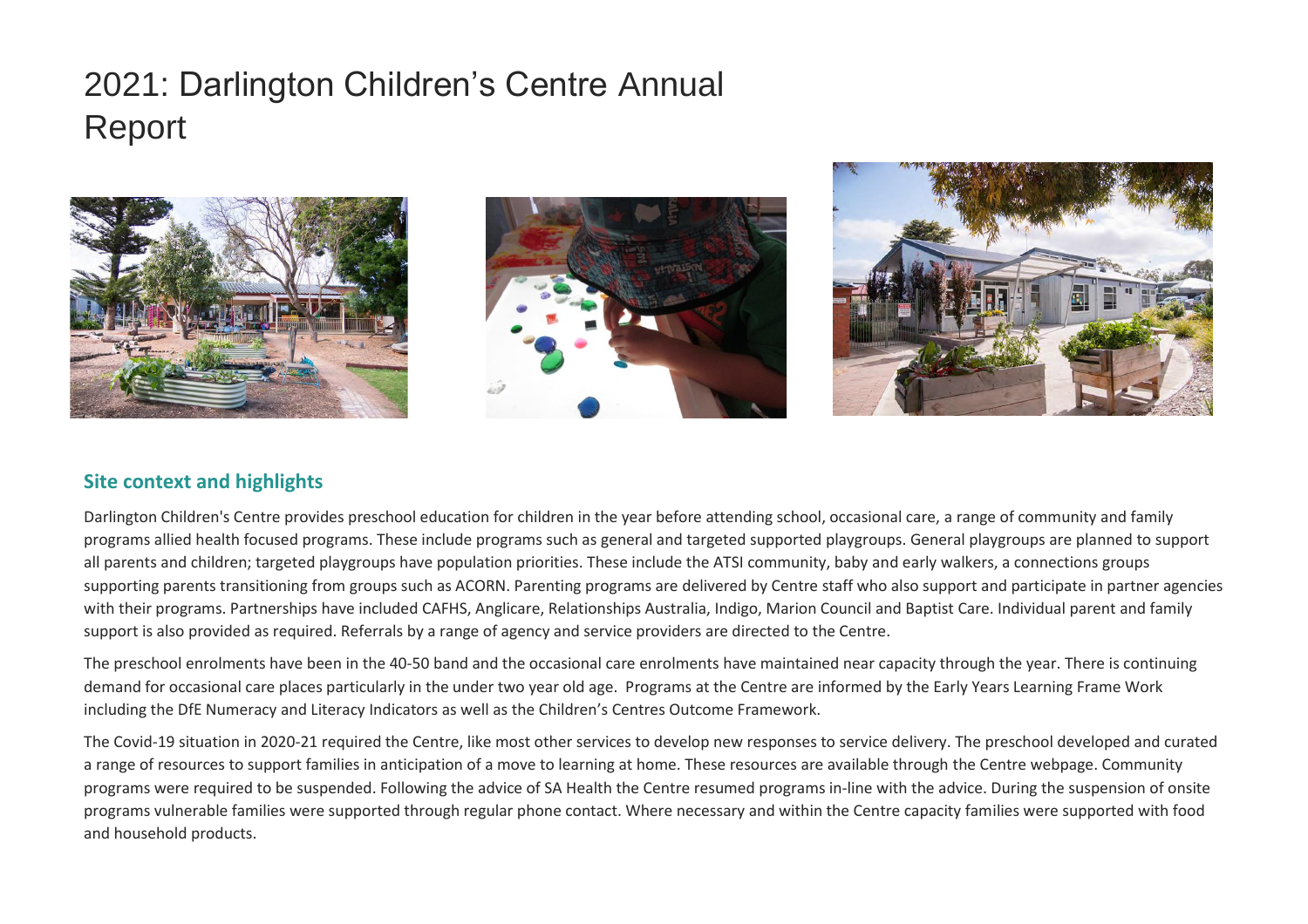The focus of the education and care programs have been on developing a relational play based pedagogy that fosters all children's development and growth. Numeracy and literacy development has been a priority. Darlington Children's Centre continues to experience a shift in demographics. Prior to 2017 Arabic language represented the second largest group of preschool families. There has been an increase in the diversity of family backgrounds with 16 languages enrolled.

## **Governing or school council report**

During 2021 the Governing Council met regularly though , because of the Covid-19 situation the numbers were low. Children's Centre. The Governing Council formed in early 2021 and built a small but positive group of parents representing the preschool and community and family programs.

Through the year the parents were consulted on Centre program design and development providing valuable advice representing the parent body.

Examples of this includes the continuing development of the outdoor learning environment with a focus on a whole site approach. This planning had lead to the development of the priority for 2021 where the Centre team evaluated the current outdoor learning area and to document any future development.

Governing Council members also lead and participated in

- a number of working bee's to maintain the current play spaces and to add features such as the community space sandpit.
- The policy and purpose discussions to support the Centres social media approach
- Reflecting on the way ATSI language and culture is made visible within the Centre

## Performance and attendance

**% of children that attended your preschool in Term 4**

## 75.6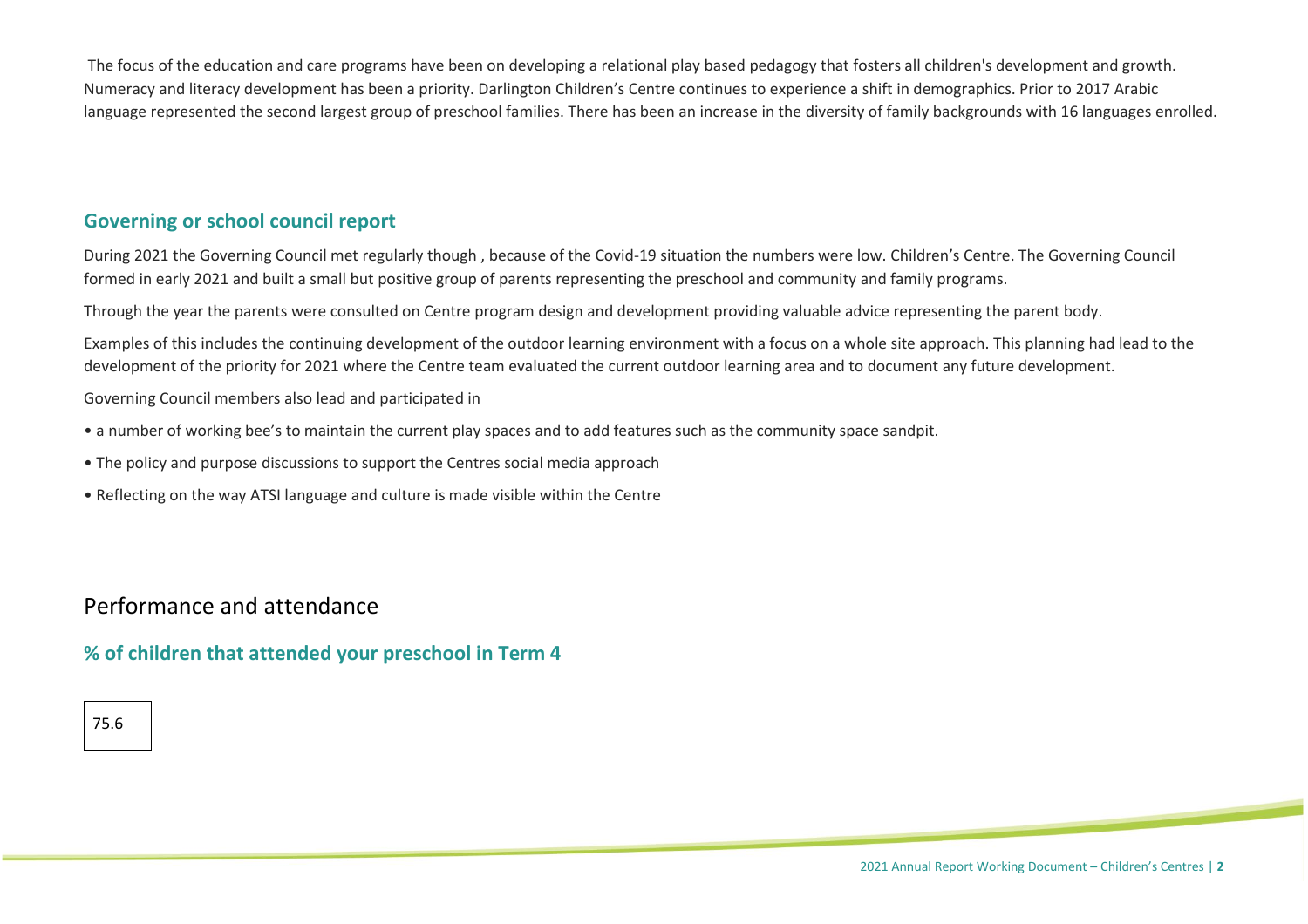## **Preschool quality improvement planning**

The preschool quality improvement plan (QIP) focused on numeracy and literacy. The team attended a combined portfolio professional development day building on a 2020 program named Already Reading. Two teachers participated in an Orbis numeracy program. These programs helped to frame the Centres approach to designing and delivering programs.

The team met regularly for programming and used the QIP to support that work. To support this the team engaged with the DfE Numeracy and Literacy guidebooks that provided a structure to frame our planning and assessment of our approach.

The staff also drew on elements of the Reflect Respect Relate resource to observe how children responded by engagement to our approach.

Through this process we noticed that a consistent approach with a relational emphasis built a base from which children would engage. Across the Centre educators designed literacy experiences that provided rich oral language experiences and helped children to move towards more formal use of print and mark making.

Numeracy experiences built on supporting children to notice similarities and differences though use of collections and children's interests.

During 2021 we reflected on the ways in which all educators support children and their use of number. We drew on the Guides and decided that for educators we should focus our personal /team development and focus on children's use and understanding of number.

The approach to emphaising and building our approach to oral language development has been a goal in 2021 which we assessed as being embedded to the Centre approach. From this we determined that the 2022 literacy goal is to focus our learning and approach on children's mark making to build on the partnership work.

In 2022 the preschool will have a new teacher team. It is anticipated that there will be a review of 2022 progress and introduction to the 2022 QIP goals and challenges of practice.

### **Attendance comment**

#### Enrolment

During 2021 the preschool had an average of 49 enrolments with an average attendance of 79.1%.

The preschool is continuing to experience the average attendance. While the average enrolment was 49 children enrolled during the year there were children who transitioned through the Centre. Compared to 2020 there were fewer transitions into and from the preschool during the year. These transitions included children's families moving to other areas, families moving into the area and several children resuming the preschool after a term or longer period of non-attendance.

During 2021 we have experienced a decline in enrolments that appears in line with a broader community decline in eligible four year olds enrolling in preschools.

This has resulted in a reduction is staffing by one early childhood worker position.

#### Attendance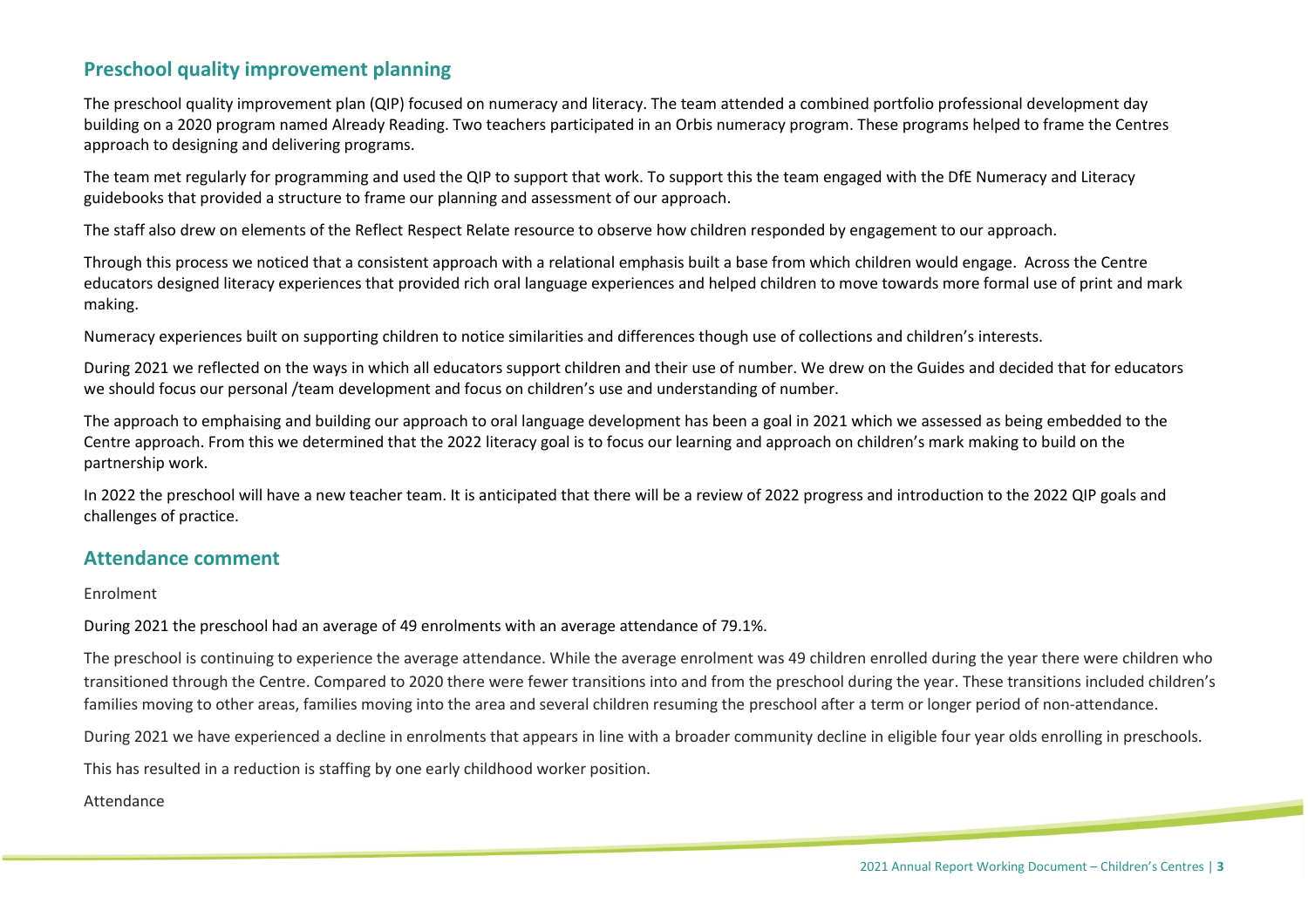The preschool attendance has historically been below the State attendance percentages. There has been a closing of this gap in some terms though the gap can be explained in part by the enrolment pattern described above. In 2021 the Covid-19 pandemic has also had an impact on attendance.

The Centre's attendance data is also influenced by the decision to maintain enrolments on the EYS system for a number of children experiencing a number of risk factors including a history of family/siblings not engaging with the education system so that when they attend there enrolment is active. Using the EYS system to suspend then reactivate the enrolment would affect the attendance data.

In 2021 the Centre transitioned from using the Early Years System to the Education Management System. Whilst this has generally been a positive process it has impacted on some data sets and reporting.

## Behaviour and client opinion

### **Parent opinion summary**

The parent opinion survey was made available to all families with links to the on-line portal and through paper copies. There were a small number of parents who completed the survey.

Responses to the areas of Quality of teaching and learning, support of learning, relationships and communication and leadership and decision making received strong positive support from the parent responses.

Parent comments were positive and supportive of the range of services that the staff lead and provide.

Other sources of parent opinion were gathered through the year. Samples are retained by the site. The comments are overwhelmingly positive. Parent feedback was sought through all the education, care and community programs both formally and informally.

Parent feedback via attendance at family events has shown growth year on year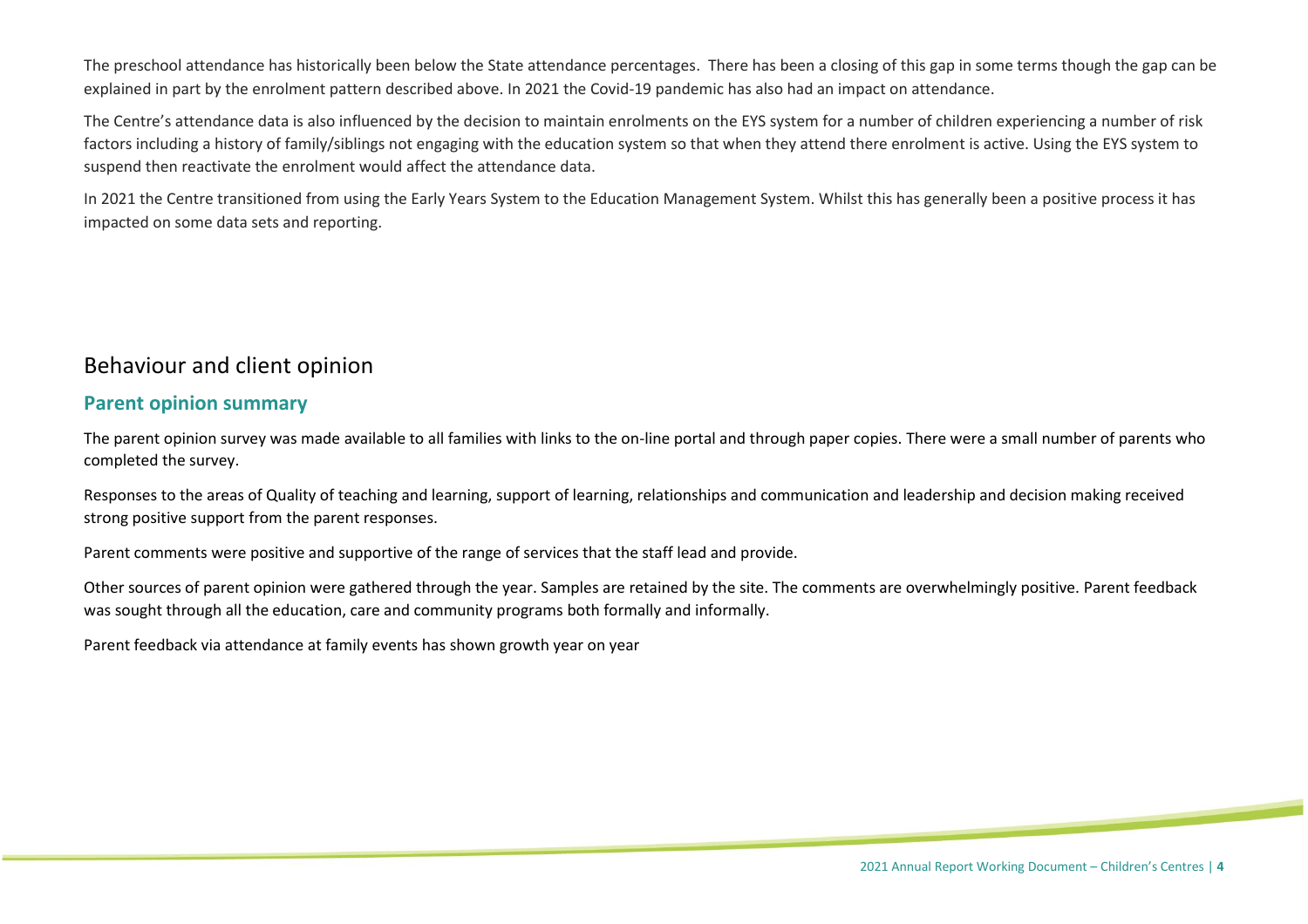## Screening history

## **Relevant history screening**

Darlington Children's Centre has complied with criminal screening responsibilities throughout 2021 by:

• Ensuring all employees, volunteers, students and other people involved at Centre are aware of and undertake Relevant History Screenings in accordance with DfE policy.

- Recording and monitoring clearances and expiry dates on a spreadsheet electronically.
- A paper copy is located in our personnel records folder.
- Reviewing and updating the lists on a regular basis.

## **Financial statement**

| <b>Funding Source Amount</b> | Amount (rounded to the nearest \$) |
|------------------------------|------------------------------------|
| Grants: State                | Nil                                |
| Grants: Commonwealth         | Nil                                |
| <b>Parent Contributions</b>  | 17,569                             |
| Other                        | 1380                               |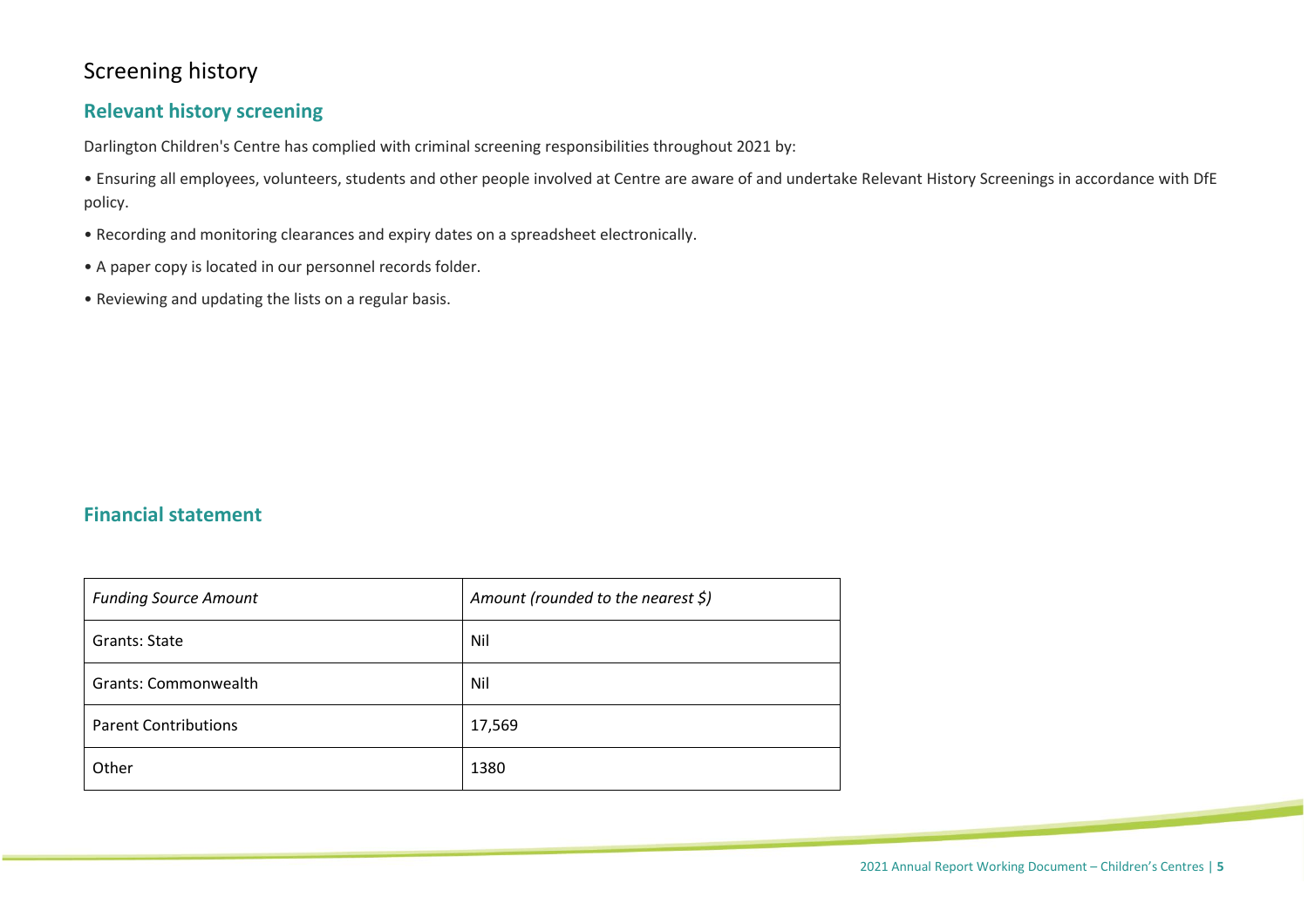## **2021 Children's Centre annual report: Improved outcomes funding**

| Improved outcomes category<br>(where applicable to the site)                                   | Briefly describe how the 2021 funding was used to improve the relevant department's standard of educational<br>achievement outcomes (where applicable):*                                                                                                                                                                                                                                                                                                                                                                                                                                                                                                                                                                                                                                                                                                                                    | Outcomes achieved or progress towards these<br>outcomes:                                                                                                                                                                                                                                                                                                                            |
|------------------------------------------------------------------------------------------------|---------------------------------------------------------------------------------------------------------------------------------------------------------------------------------------------------------------------------------------------------------------------------------------------------------------------------------------------------------------------------------------------------------------------------------------------------------------------------------------------------------------------------------------------------------------------------------------------------------------------------------------------------------------------------------------------------------------------------------------------------------------------------------------------------------------------------------------------------------------------------------------------|-------------------------------------------------------------------------------------------------------------------------------------------------------------------------------------------------------------------------------------------------------------------------------------------------------------------------------------------------------------------------------------|
| Improved outcomes for numeracy and literacy                                                    | The strategy were a focus on oral language development and children making sense and use of<br>data in their world. The approach emphasised the how this is supported in formal and informal<br>experiences by educators. The approach was imbedded across the preschool, occasional care,<br>playgroups and parent programs.<br>The educators also built on the partnership preschool directors PLC focus of using bookmaking educators in their programs children<br>to link language and text.<br>Educators reviewed their understanding and knowledge of data through engagement with the<br>DfE Numeracy Guide to build deeper understanding and to maximize planned and incidental<br>teaching and learning experiences.<br>Two teachers participated in an Orbis Numeracy program. The learning from this was applied to conversations (analyse) of what had been<br>program design. | Educators expressed that they had<br>increased their knowledge and applied<br>that to their program design. Particularly<br>where an approach was imbedded<br>showed their developing knowledge.<br>An example of this was a bird watching<br>project where some children sustained an<br>interest in noting/recording observations<br>on tracking charts then engaging in<br>seen. |
| Improved Early Childhood Development (ECD)<br>and parenting outcomes (children's centres only) | Additional support provided on site by occupational therapist, speech pathologist, CDC,<br>together with agency staff including: CAFHS clinic nurses, financial, legal, parent/child/family<br>counselling, mental health, domestic/family violence.<br>Agencies working together in a "team around the family" approach improved outcomes for<br>families.<br>The Centre provided six playgroups that included catering for babies, toddlers, preschool<br>children and their parents.<br>Parenting programs were delivered by site staff and by partner agencies                                                                                                                                                                                                                                                                                                                          | The Centre program offering and<br>approach results in high demand for<br>playgroups and parenting support from<br>individual parents and a range of<br>government and non-government<br>organisations.<br>Each program has a set of goals and<br>outcomes that are used to measure and<br>track our response to community needs.                                                   |
| Inclusive Education Support Program                                                            | Darlington received an initial IESP allocation that was supplemented three times on application.<br>Student review team meetings were held each term attended by support services staff.<br>IESP grants were allocated to employ ECW's to support the children to engage with the<br>curriculum on the same basis as their peers.<br>The Centre had enrolled children who required substantial support including children who were observe, assess and implement targeted<br>eligible for special option placements.                                                                                                                                                                                                                                                                                                                                                                        | Children who were eligible for additional<br>support received a differentiate program<br>in line with their needs and the program<br>offered. Educators were supported to<br>programs and to support children to<br>engage with the program on the same<br>basis as their peers.                                                                                                    |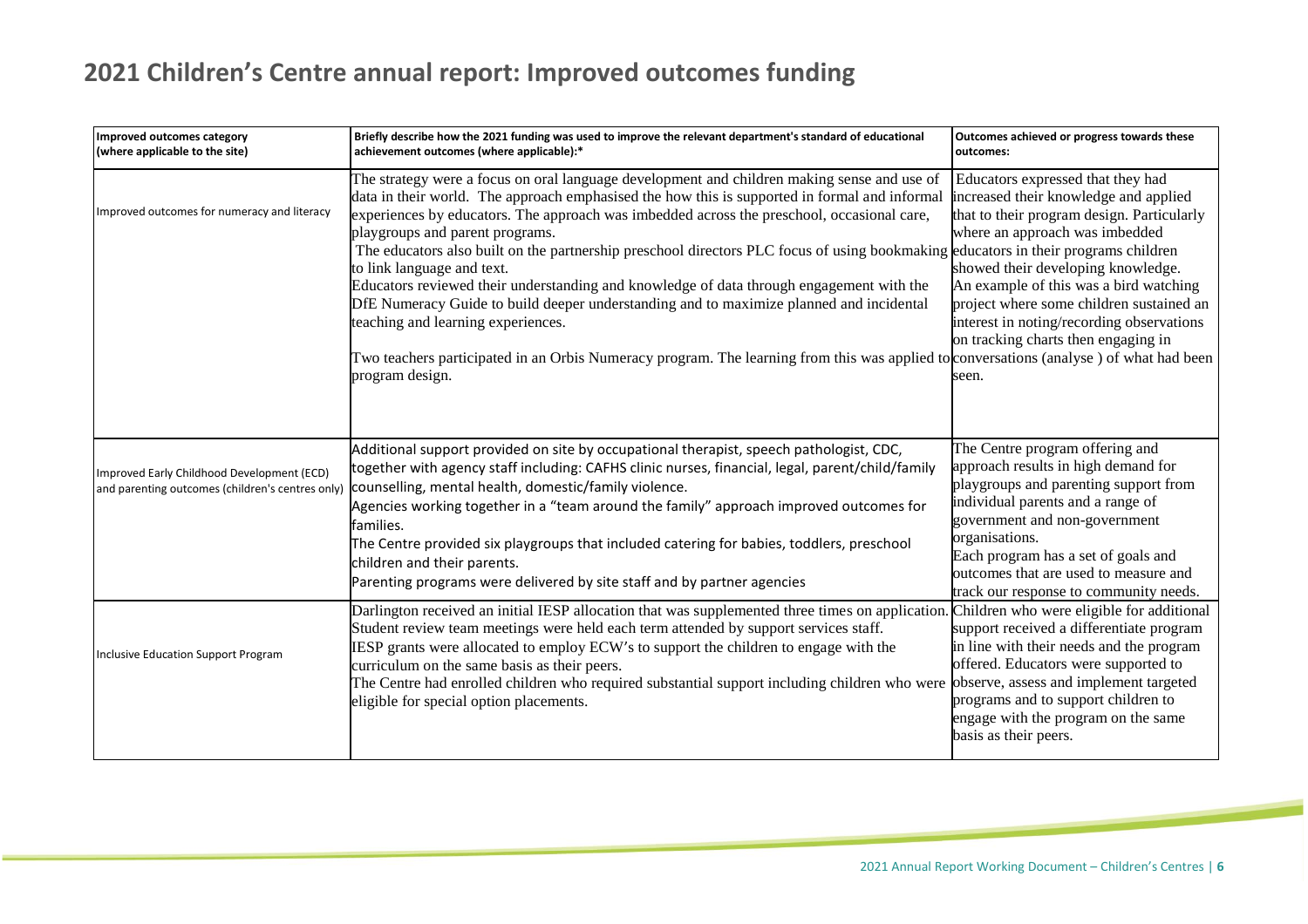| Improved outcomes for children with an<br>Additional Language or Dialect who received<br>bilingual support                                                                                                                         | Bilingual funding was received to support children from 13 language groups other than English. The Centre tracks children's language<br>A bilingual ECW2 worked was employed by this grant to support<br>Families attending Multicultural Women's Group and Bilingual Playgroup reported that they<br>felt supported and had opportunity to meet other bilingual families and the children were<br>happy and more confident. The groups helped reduce social isolation.<br>'a place to meet and share"                                                                                                                                                                                                                                                                                   | development and this indicates that the<br>children with the targeted support develop<br>their home as well as English languages.<br>Community programs are a support for<br>parents alongside their children.                                                                                                                                                                                                                                                                                       |
|------------------------------------------------------------------------------------------------------------------------------------------------------------------------------------------------------------------------------------|------------------------------------------------------------------------------------------------------------------------------------------------------------------------------------------------------------------------------------------------------------------------------------------------------------------------------------------------------------------------------------------------------------------------------------------------------------------------------------------------------------------------------------------------------------------------------------------------------------------------------------------------------------------------------------------------------------------------------------------------------------------------------------------|------------------------------------------------------------------------------------------------------------------------------------------------------------------------------------------------------------------------------------------------------------------------------------------------------------------------------------------------------------------------------------------------------------------------------------------------------------------------------------------------------|
| Children's Centres for Early Childhood<br>Development and Parenting Grant                                                                                                                                                          |                                                                                                                                                                                                                                                                                                                                                                                                                                                                                                                                                                                                                                                                                                                                                                                          |                                                                                                                                                                                                                                                                                                                                                                                                                                                                                                      |
| Briefly describe or list the community programs<br>offered in 2021 which had a focus on:<br>Playgroup<br>$\bullet$<br>Parent support<br>Transition to and from preschool<br>Any new programs or services not<br>reviously offered. | Playgroups and activities<br>Community playgroups Tuesday and Thursday<br>Yarnin Time Playgroup<br><b>Baby Playgroup</b><br>Toddler Playgroup<br><b>Bilingual Playgroup</b><br>Summer Open Garden<br>Prams in the Park/Walk<br>Parent and support group programs<br>Circle of Security Parenting Program<br>Bringing up Great Kids<br>The Garden<br>Multicultural Women's Group<br>Coffee and Chat<br><b>CAFHS Early Parenting Group</b><br><b>CAFHS Clinic</b><br>Mindful Awareness Parenting Program<br>Women are Strong, women do survive<br>From Strength to Strength<br><b>Staying Attached</b><br><b>Baby Fizz</b><br><b>Uniting Communities Dental Clinic</b><br>Indigo Women's Legal Services<br>Family Wellbeing Services - Baptist Care<br>Money Matters - Uniting Communities | The Centre provides education and care<br>programs.<br>The list of programs represents site<br>developed and delivered programs as well<br>as those offered by partner groups. There<br>are a mix of ongoing and short term<br>programs.<br>Where appropriate Centre staff and other<br>agency staff work collaboratively to<br>deliver a program.<br>The Centre develops programs based on<br>local assessment of needs, funding<br>opportunities and approaches by partner<br>groups and agencies. |